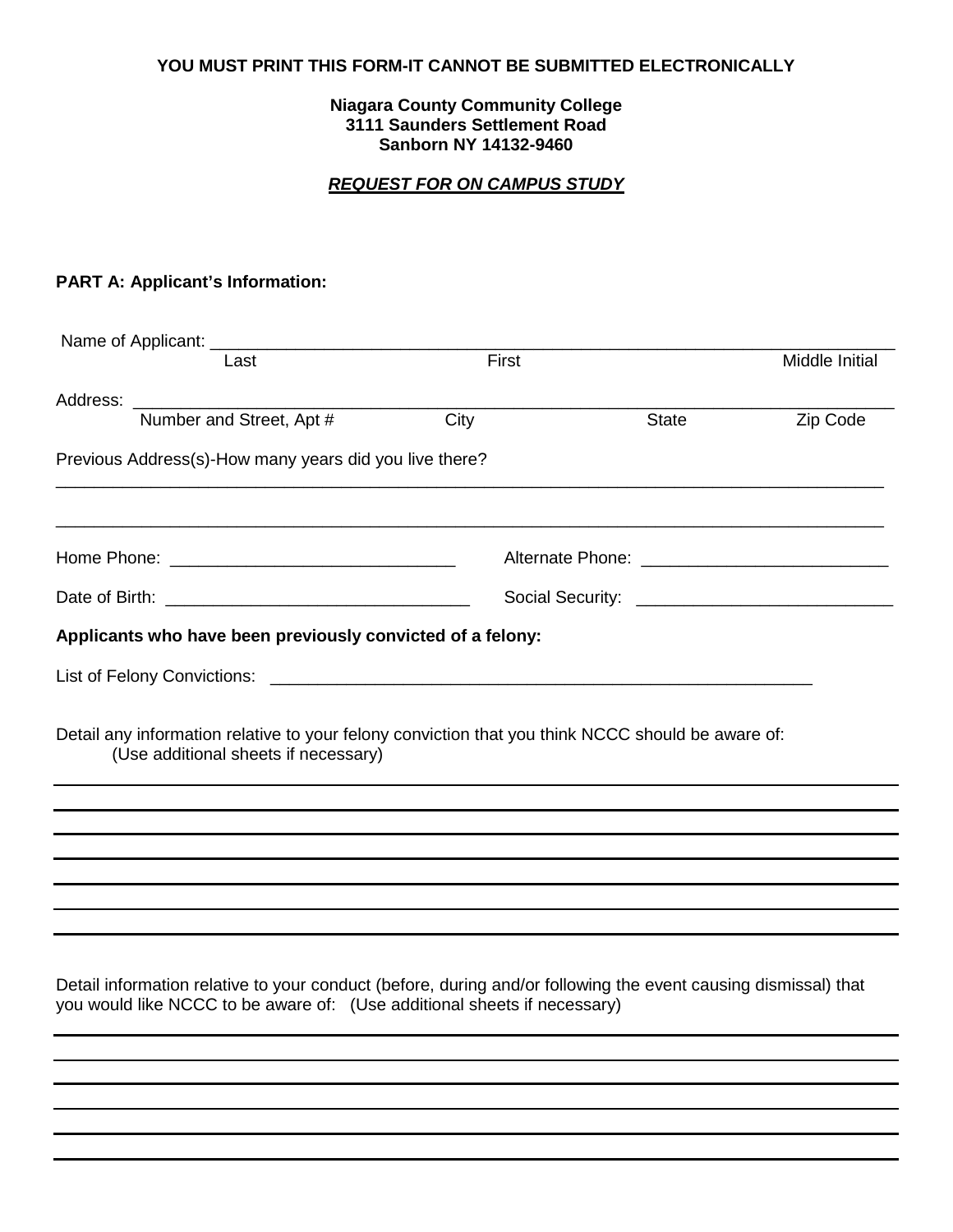For students in parole or probation status, **references must be provided** from the Dept. of Correctional Services Division of Parole or the Office of Probation and Correctional Alternatives, including the name and addresses of parole or probation officers:

By submitting this form, I hereby authorize the release of any and all information contained in my criminal records to an authorized representative of Niagara County Community College.

Applicant's Signature: \_\_\_\_\_\_\_\_\_\_\_\_\_\_\_\_\_\_\_\_\_\_\_\_\_\_\_\_\_\_\_\_\_\_\_\_\_\_\_Date: \_\_\_\_\_\_\_\_\_\_\_\_\_\_\_\_\_\_\_\_\_\_

### **Part B: Must be completed by all applicants**

I hereby request admission to study at Niagara County Community College beginning:

\_\_\_\_\_\_\_\_\_\_\_\_\_\_\_\_\_\_\_\_\_\_\_\_\_\_\_\_\_\_\_\_\_\_\_\_\_\_\_\_\_\_\_\_\_\_\_\_\_\_\_\_\_\_\_\_\_\_\_\_\_\_\_

Fall 20 \_\_\_ Spring 20 \_\_\_ Spring 20 \_\_\_ Summer \_\_\_

Educational major/program applying to: \_\_\_\_\_\_\_\_\_\_\_\_\_\_\_\_\_\_\_\_\_\_\_\_\_\_\_\_\_\_\_\_\_\_\_\_\_\_\_\_\_\_\_\_\_\_\_\_\_\_\_\_\_\_\_

I verify that I have read the Admission for Persons with Felony Convictions policy and guarantee that all of the answers I have provided are truthful and complete. I understand what is required of me before I may be accepted into certain classes, campus housing, participation in clinical or field experiences, internships or study abroad programs. I understand that the College's decision will be based on information provided as a result of this application.

I understand that a prior felony conviction could impact my ability to complete requirements of certain academic programs and/or meet the licensure requirements for certain professions; and I acknowledge that I have been so advised.

I understand and agree that it is my responsibility to disclose to NCCC any prior felony conviction(s) if at any time I am seeking campus housing or participation in clinical or field experiences, internships or study abroad programs. I also understand that NCCC will require me to report on whether or not I have a prior felony conviction any time I seek campus housing or register for classes that involve clinical or field experiences, internships or study abroad programs.

I understand that whether or not I choose to self-disclose a felony conviction at this time I can at any time request a meeting with the Assistant Vice President of Enrollment Management to discuss my educational pursuits and any impact that a prior felony conviction may have on my academic plans.

I understand that I may at any time *optionally* self-disclose a prior felony conviction and/or request a meeting with the Assistant Vice President of Enrollment Management to discuss my educational pursuits and any potential impact or barriers I may encounter as a result of this felony conviction. I further understand that if I chose to do this at this time no further action, other than meeting with the Assistant Vice President, will take place unless I later seek campus housing or participation in clinical or field experiences, internships or study abroad programs

| Signature of Applicant: ____                    | Date:                                                                                                          |  |
|-------------------------------------------------|----------------------------------------------------------------------------------------------------------------|--|
| Please complete this form, sign, and submit to: | Niagara County Community College<br><b>Office of Admissions</b><br>Sanborn, New York 14132<br>Ph: 716.614.6200 |  |